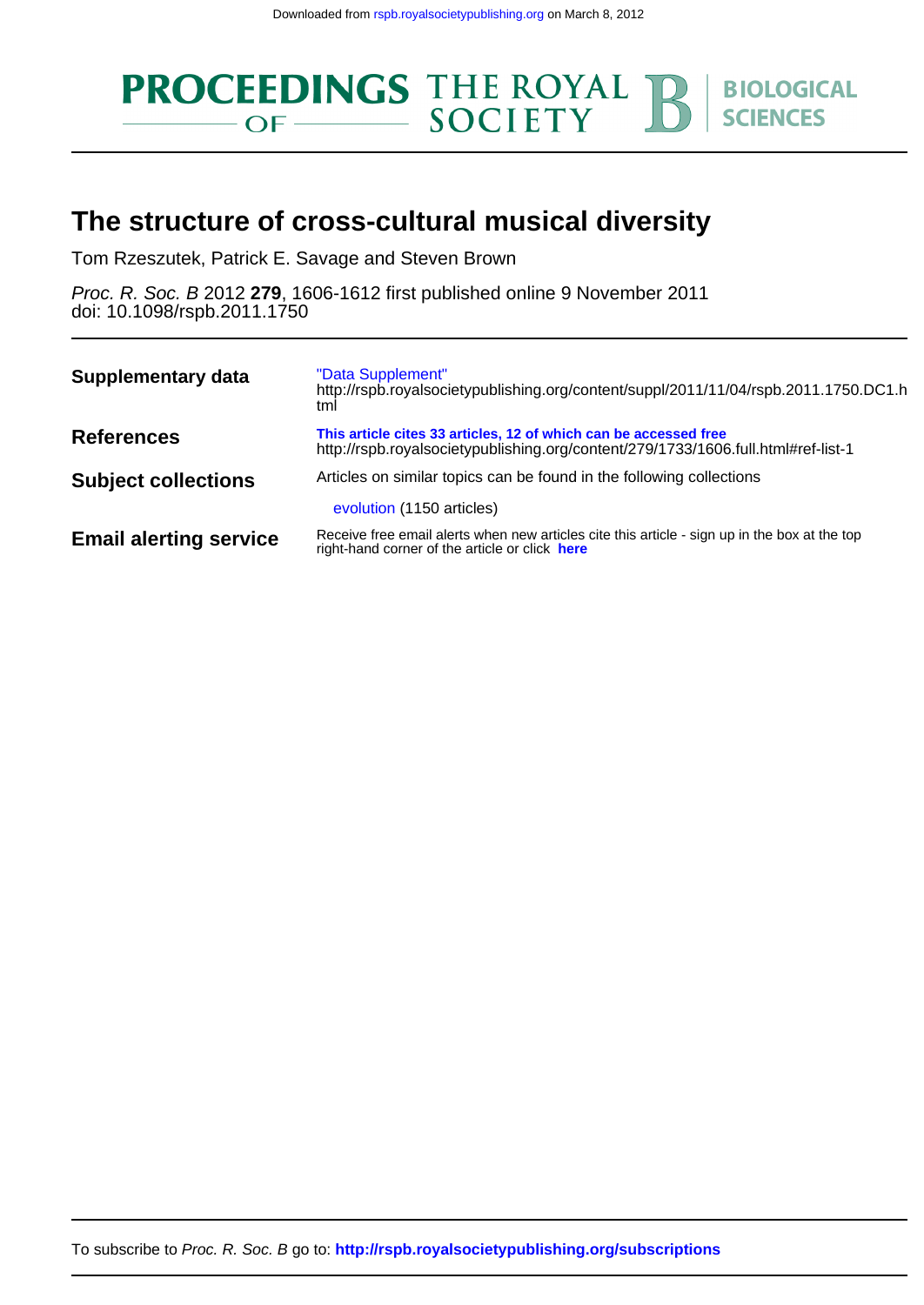

# The structure of cross-cultural musical diversity

Tom Rzeszutek\*, Patrick E. Savage and Steven Brown

Department of Psychology, Neuroscience & Behaviour, McMaster University, Hamilton, Ontario, Canada L8S 4M9

Human cultural traits, such as languages, musics, rituals and material objects, vary widely across cultures. However, the majority of comparative analyses of human cultural diversity focus on between-culture variation without consideration for within-culture variation. In contrast, biological approaches to genetic diversity, such as the analysis of molecular variance (AMOVA) framework, partition genetic diversity into both within- and between-population components. We attempt here for the first time to quantify both components of cultural diversity by applying the AMOVA model to music. By employing this approach with 421 traditional songs from 16 Austronesian-speaking populations, we show that the vast majority of musical variability is due to differences within populations rather than differences between. This demonstrates a striking parallel to the structure of genetic diversity in humans. A neighbour-net analysis of pairwise population musical divergence shows a large amount of reticulation, indicating the pervasive occurrence of borrowing and/or convergent evolution of musical features across populations.

Keywords: analysis of molecular variance; cultural diversity; music; population structure; Austronesian language family; Taiwan

# 1. INTRODUCTION

Human cultural traits exhibit an astounding myriad of forms, perhaps best exemplified by the approximately 6900 known languages currently spoken across the world [\[1\]](#page-6-0). Any approach to characterizing this crosscultural diversity depends on the creation of a reliable classification of forms for a given domain of culture. There are many important examples of cultural classification, spanning from the seminal work of Murdock on the classification of over 100 categories of cultural behaviour across 1100 world populations [[2](#page-6-0)] to contemporary examples in linguistics, such as the World Atlas of Language Structures [[3](#page-6-0)] and the Austronesian Basic Vocabulary Database [[4\]](#page-6-0). The primary goal of these kinds of classification systems is the identification of salient differences between populations, as these differences can aid in reconstructing the history of human population movements and cultural interactions [\[5](#page-6-0)–[7\]](#page-6-0). A major criticism of these approaches, though, is that they place an exclusive emphasis on the diversity between cultures, downplaying or ignoring the internal diversity present within each culture. Overall, there is a dichotomy between comparative approaches—for which the goal is to characterize differences between cultures—and ethnographic approaches, for which the goal is to rigorously catalogue the richness of forms that exist within single cultures. Here, we propose a compromise solution that allows for the simultaneous consideration of between-culture and within-culture facets of cultural diversity.

The hierarchical structure of human cultural diversity is reminiscent of the structure of human genetic diversity

\* Author for correspondence ([rzeszut@mcmaster.ca\)](mailto:rzeszut@mcmaster.ca).

in that this diversity can be compartmentalized into within- and between-population components. Population geneticists, starting with Lewontin [\[8](#page-6-0)], have repeatedly observed that the vast majority of the genetic diversity in human populations is found within populations rather than between them [[9\]](#page-6-0). Some cultural scholars have argued that human cultures exhibit a much lower level of internal diversity than that seen in the genetic domain owing to processes such as conformity or frequency-dependent selection [[10](#page-6-0)] that homogenize behaviours within populations and thereby push particular cultural variants to fixation [\[11\]](#page-6-0). While this is a plausible argument, no one—to the best of our knowledge—has performed a rigorous quantification of the hierarchical structure of cultural diversity. Perhaps the closest study is that of Bell et al. [[12](#page-6-0)], which used internal behavioural variation to calculate cultural variation among populations using a population genetic model. However, this work did not explicitly quantify the degree of internal variation.

One requirement in applying population genetic models to cultural forms is the necessity that there be quantifiable features that vary among individuals or entities both within and between populations. For example, Bell et al. [[12](#page-6-0)] used questions from the World Values Survey, administered to a sample of individuals from each focal culture. This is comparable to looking at variation among individuals at a particular genetic locus. Alternatively, if one wanted to investigate variation in some aspect of material culture, such as ceramics, then one would need a number of exemplars from each culture, appropriate features to describe these exemplars and a suitable quantitative measure of differences among entities. Clearly, there is a difference between studying variation among individuals in terms of behaviour and variation among entities of material culture.

Electronic supplementary material is available at [http://dx.doi.org/](http://dx.doi.org/10.1098/rspb.2011.1750) [10.1098/rspb.2011.1750](http://dx.doi.org/10.1098/rspb.2011.1750) or via <http://rspb.royalsocietypublishing.org>.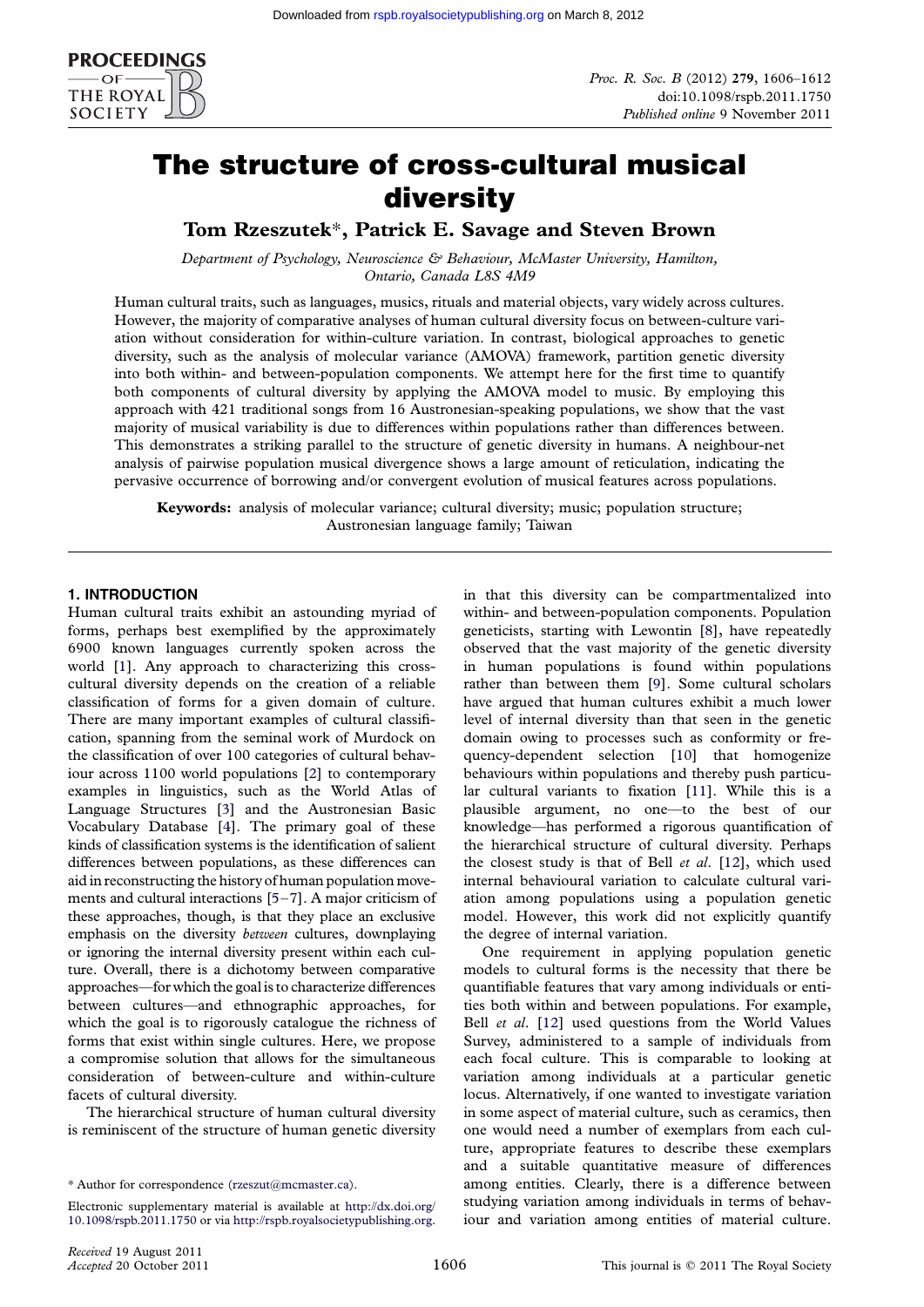What is most important for the study of cultural diversity is that the unit of analysis and the means of measuring difference between cultural variants have domain-specific validity, and this must be worked out on a case-by-case basis for each domain of culture.

Music seems to satisfy these important requirements and thereby affords a novel opportunity to study the structure of cultural diversity. Not only is music a human universal [[13](#page-6-0)] but also its form varies quite prominently both between [[14](#page-6-0)] and within cultures [[15](#page-6-0)]. Musical features are also quite amenable to comparative analysis [[14](#page-6-0)]. Most importantly, for our purposes, the 'song' provides a reliable unit for the cultural analysis of music. Biologists interested in birdsong variation across time and space have indeed focused on the song as a unit of analysis ([[16,17\]](#page-6-0) and references therein). Ethnographic analyses of human cultures have also shown that the song represents the fundamental unit of both structure and function [[13](#page-6-0)]. In addition, the song was adopted as the unit of analysis in the most ambitious comparative attempt to classify the world's musics, namely Lomax's Cantometrics project of the 1960s [[14](#page-6-0)], in which more than 4000 songs from over 200 cultures were analysed and compared.

In order to make such a global project feasible, Lomax employed a small sample of only 10 songs per culture, and these were averaged into a 'modal profile' that represented the 'typical' song style for each culture [[14\]](#page-6-0). While Lomax believed that his modal profiles were representative of the cultures he was sampling, ethnomusicologists studying musics from those same cultures questioned Lomax's findings because his approach strongly underestimated the degree of internal musical diversity in those cultures [\[15,18](#page-6-0)]. To date, there has been no quantitative method applied to music that retains the cross-cultural scope of Lomax's global framework while at the same time taking internal variation into account.

Exactly such a method is used in the study of genetic diversity in population genetics, and this method provides a promising approach for thinking about the hierarchical structure of cultural diversity as well. The analysis of molecular variance (AMOVA) is a method closely related to the analysis of variance that allows the hierarchical partitioning of genetic variance into components [\[19\]](#page-6-0). These components generally include variability within populations, variability between populations and variability between regional groups. The population structure being tested is defined *a priori* by the researcher, and can include divisions based on geographical region or language [\[19\]](#page-6-0). In its original application, AMOVA was designed to investigate molecular diversity based on haplotype restriction polymorphism data, but the generalizability of the method was recognized early on [[19](#page-6-0)] and it has since been applied to many different kinds of genetic loci [[20](#page-7-0)]. The flexibility of this method rests on the fact that variability is calculated as a measure of distance between haplotypes. The distance measure itself is defined by the user and can incorporate information about sequence evolution such as mutation rate [[19](#page-6-0)]. Consequently, given an appropriate unit of analysis and distance measurement, this method can be extended to quantify the hierarchical structure of cultural diversity.

We attempt here for the first time to quantify both the within- and between-population components of cultural diversity by applying AMOVA to the analysis of musical diversity using the song as the unit of analysis. An important distinction here is that we are looking at populations of songs rather than populations of individuals. To this end, we focus on a rigorous sampling of tribal musics from Austronesian-speaking populations in Taiwan and the Philippines, itself part of a larger project devoted to prehistoric migrations in the region. To quantify musical variability, we calculate the distance between songs using a musical classification system we developed that is inspired by Cantometrics. The AMOVA framework is then applied to this data in order to apportion musical variability into within- and between-population components. We also measure pairwise population musical divergence with  $\Phi_{ST}$  and use it in a 'neighbour-net' analysis [\[21\]](#page-7-0) to explore the degree of reticulation in the data owing to borrowing and/or convergence. Distances based on  $\Phi_{ST}$  are also compared with the corresponding modal profiles to test the accuracy of Lomax's modal profile approach for distinguishing differences between populations. Our novel application of AMOVA to cultural forms provides a general means of performing population-level cultural analyses while simultaneously addressing the internal diversity of cultural forms.

# 2. MATERIAL AND METHODS

#### (a) Sample

The musical sample consists of 421 adult traditional group (choral) songs from 16 Austronesian-speaking aboriginal populations from Taiwan and the northern Philippines, comprising the Amis (30 songs), Atayal (10), Bunun (30), Paiwan (30), Puyuma (30), Rukai (30), Saisiyat (30), Tao (30), Tsou (22), Plains (Siraya) (24), Kavalan (18), Thao (30), Ibaloi (30), Ifugao (30), Kankanai (17) and Ayta (30). No song appeared in more than one culture's repertoire, and no preselection of songs occurred except that they be adult, traditional and group songs. Songs were obtained from commercial ethnomusicology recordings as well as from the Taiwan National Music Archive in Taipei [[22\]](#page-7-0) and the Centre for Ethnomusicology at the University of the Philippines in Quezon City. Thirty songs were randomly sampled from each population. For populations with less than 30 available songs, all recordings meeting our inclusion criteria were used.

#### (b) Classifying songs

P.E.S. coded all the songs by ear using the 'CantoCore' songclassification scheme developed in our laboratory [[23\]](#page-7-0). This comprehensive scheme, modelled after Lomax and Grauer's original Cantometric scheme [\[24](#page-7-0)], codes 26 characters related to song structure, including rhythm, pitch, syllable, texture and form (see electronic supplementary material, figure S1).

## (c) Quantifying musical distance

Either phylogenetic distances based on sequence evolution or phenetic distances based on sequence similarity can be used in genetic analyses [\[19](#page-6-0)]. Because we currently lack information about song evolution, we attempted to develop a simple phenetic measure of distance between songs, based on our codings, that is both musically and statistically valid. Leroi & Swire [[25\]](#page-7-0), as well as Busby [\[26](#page-7-0)], identified a number of methodological solutions to issues related to converting Cantometric song codings into distances, and these issues apply equally well to CantoCore. These include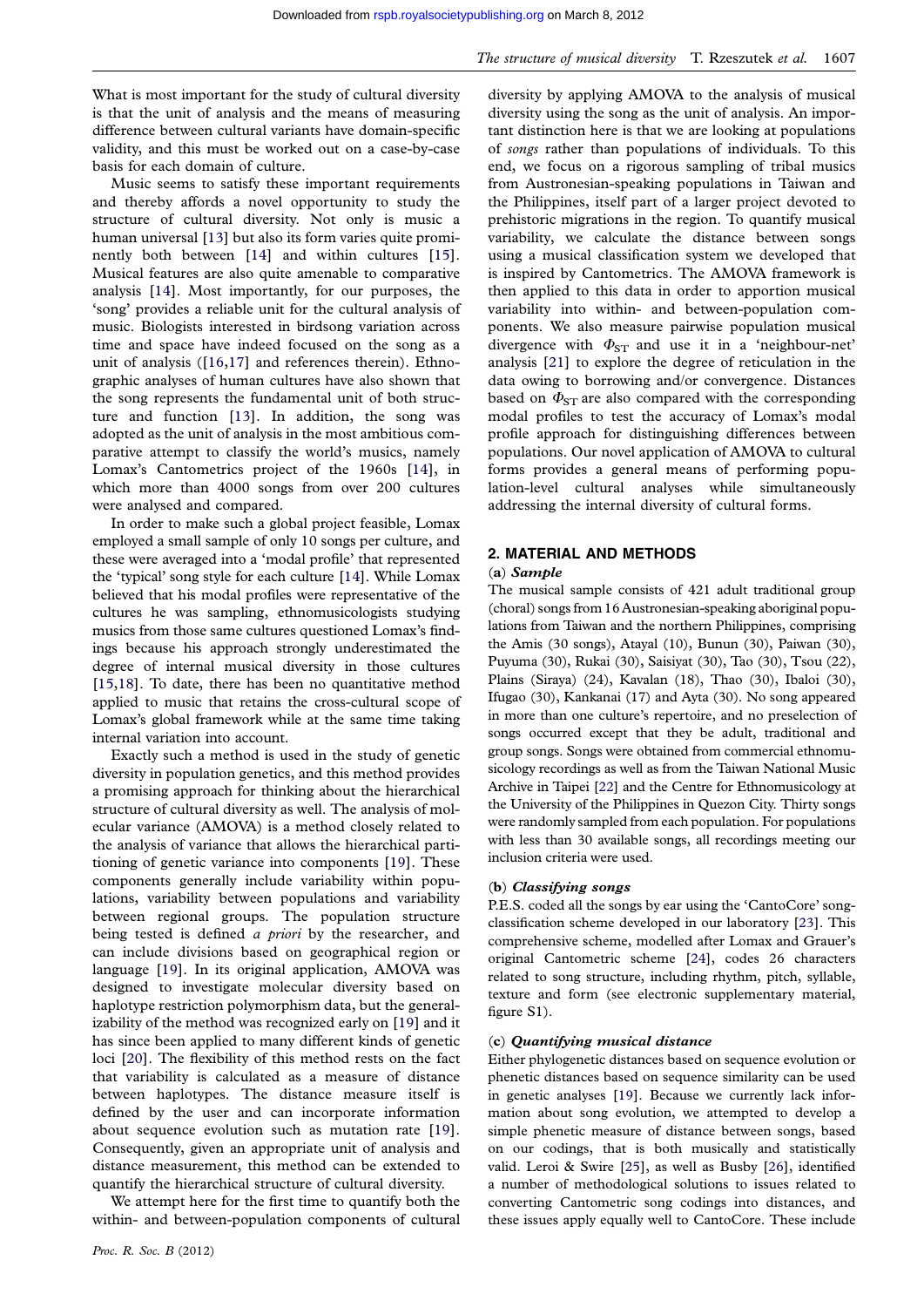the presence of both ordinal and nominal characters, simultaneous coding of multiple states for a number of characters (multi-coding), the redundancy of some codings when certain states are absent and equal weighting of all characters. We built on their work to programme an algorithm that takes these issues into account while at the same time being flexible enough to handle a variety of coding schemes. The algorithm was programmed in R v. 2.12.2 [[27\]](#page-7-0) by T.R. and is available upon request. Details of the algorithm are found in the electronic supplementary material, section S2.

## (d) Visualizing song relationships

In order to visualize songs in two dimensions, we performed non-metric multi-dimensional scaling on the song-level distances obtained from our algorithm using isoMDS in R, with 50 iterations and metric scaling as an initial configuration.

## (e) Analysis of molecular variance analysis

Distances were prepared for the AMOVA by a Euclidean transform of the data using Lingoes's method [\[28\]](#page-7-0), as implemented in the ade4 package for R [\[29](#page-7-0)]. The distances were then squared, as recommended by Excoffier et al. [\[19](#page-6-0)]. AMOVA was performed in ARLEQUIN v. 3.11 using the prepared distance matrix and standard settings [\[30](#page-7-0)]. Musical variability was apportioned 'between' and 'within' ethnolinguistically defined populations of songs [[1\]](#page-6-0). The parameter  $\Phi_{ST}$  is the proportion of total variability owing to differences between populations [\[19](#page-6-0)], and was calculated pairwise as a measure of musical divergence between populations. To test the significance of the between-population component of musical variance, we permuted songs randomly between populations using 1000 permutations.

## (f) Neighbour-net analysis

Pairwise  $\Phi_{ST}$  was used in a 'neighbour-net' analysis [\[21](#page-7-0)] to determine the level of reticulation in the data owing to borrowing and convergence. The analysis was performed in SPLITSTREE4 using standard settings [\[31](#page-7-0)]. All negative  $\Phi_{ST}$ values were set to zero before performing the analysis [[32\]](#page-7-0). All pairwise  $\Phi_{ST}$  values were also normalized so that the average distance was 1, as in Gray et al. [\[33](#page-7-0)]. Average delta scores and q-residuals were calculated as a measure of overall reticulation in the network.

# (g) Modal profile analysis

In order to test the efficacy of Lomax's modal profile approach at distinguishing differences between populations, we created a modal song coding for each population, consisting of the most common coding in its musical repertoire for each of the 26 CantoCore characters. This method best approximated the way Lomax created his 'modal profiles', but some of our resulting profiles contained incompatible combinations of codings. Rather than representing any one song in a population's repertoire in particular, some of these profiles were just a mixture of common musical features across a large sample of songs. These modal profiles are available in the electronic supplementary material, figure S3. Distances between modal profiles were calculated using the same algorithm applied to the original song data, giving us a population-level distance devoid of any information about internal diversity. These modal distances were then compared with the population pairwise  $\Phi_{ST}$  measures using Spearman's rho  $(r<sub>s</sub>)$  and a Mantel test with 20 000 permutations.

# 3. RESULTS

# (a) Multi-dimensional scaling

[Figure 1](#page-4-0) shows a multi-dimensional scaling plot for the 421 songs used in our sample, colour-coded for the 16 tribes. The high level of stress (34.3) in this two-dimensional ordination indicates the complex multi-dimensional nature of the musical data. A scree plot did not reveal a clear elbow, and showed instead that our data would require more than eight dimensions to achieve an acceptable level of stress under 10. Despite this, the multi-dimensional scaling plot clearly demonstrates the high level of internal heterogeneity in each population's musical repertoire and the high degree of overlap between populations.

# (b) Song-level analysis of molecular variance analysis

The AMOVA analysis confirms the multi-dimensional scaling result [\(table 1\)](#page-4-0), with a majority of the variance in our sample (approx. 98%) being accounted for by differences within populations and a smaller portion (approx. 2%) accounting for differences between populations. Despite accounting for a much smaller proportion of the variance, musical diversity between populations was statistically significant ( $\Phi_{ST} = 0.021, p \le 0.001$ ).

## (c) Neighbour-net analysis

The neighbour-net analysis [\(figure 2\)](#page-5-0) demonstrated that our musical data did not appear tree-like and instead contained a fair amount of reticulation. The average delta score for this network was 0.46, and the average q-residual was 0.27.

## (d) Modal profile analysis

The pairwise population-level distances based on the modal profiles (ignoring internal diversity) were highly correlated with pairwise  $\Phi_{ST}$  distances ( $r_s = 0.730, p <$ 0.001), which take into account the internal variation in musical repertoires. This indicates that, although it cannot capture information about internal diversity within cultures, the modal profile approach may still adequately approximate the overall patterns of variation between populations (see electronic supplementary material, figure S4).

# 4. DISCUSSION

We have applied the AMOVA framework to a cultural dataset, allowing us for the first time to quantify the hierarchical structure of cultural diversity. Our application of this approach to a sample of aboriginal Austronesian songs demonstrated that the vast majority of musical variation in this sample (approx. 98%) was found within populations, while a far smaller proportion of this variation (approx. 2%) occurred between populations. This validates and quantifies the critiques of ethnomusicologists that Cantometrics' cross-cultural approach underestimated the diversity of musical repertoires within each culture [[15,18\]](#page-6-0). Next, a neighbour-net analysis of population pairwise  $\Phi_{ST}$  distances showed that our musical data were not very tree-like, providing some preliminary insight into the evolution of musical repertoires and the presence of forces that diversify musics within cultures.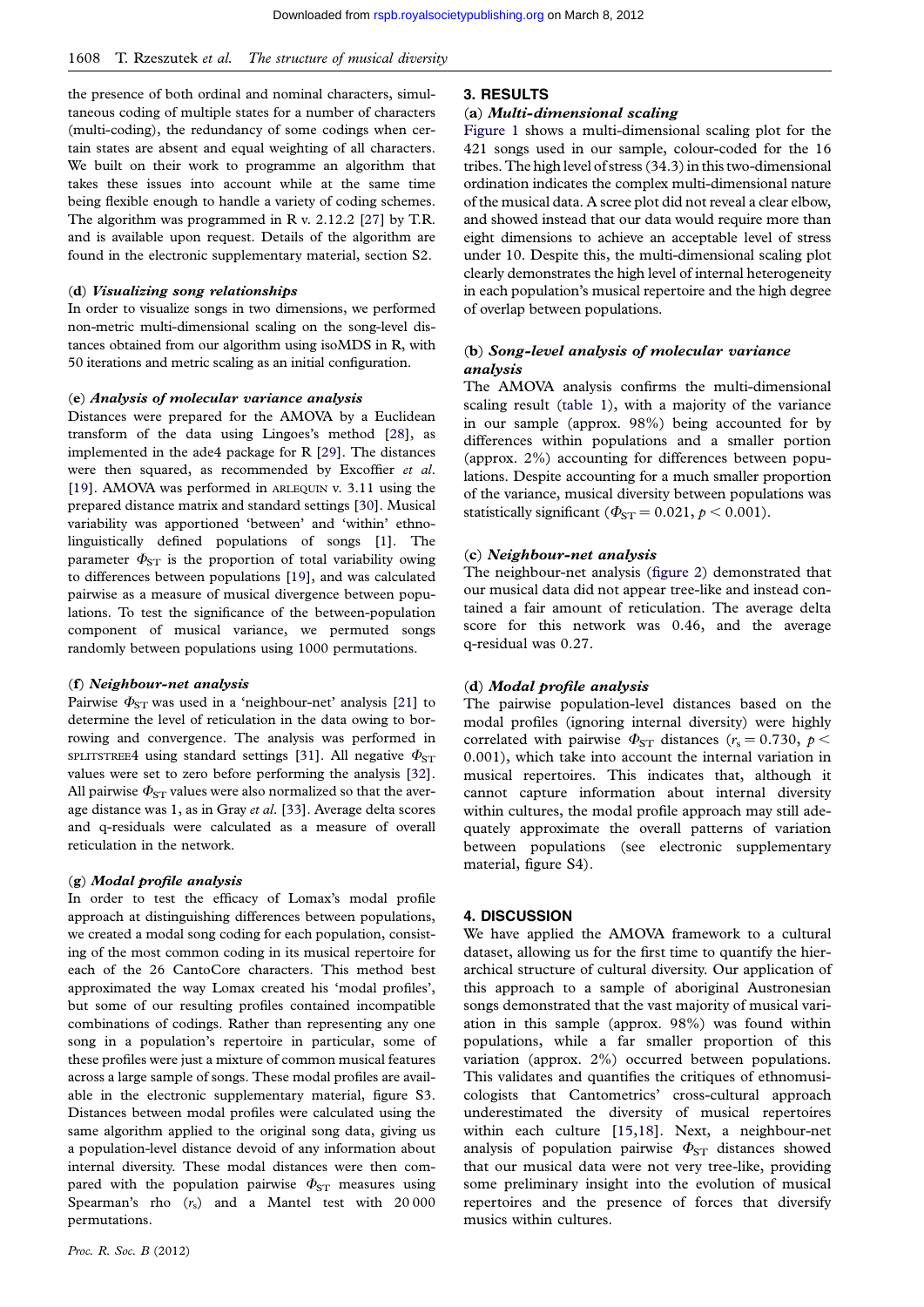<span id="page-4-0"></span>

Figure 1. Multi-dimensional scaling plot of distances between 421 songs from 16 Austronesian-speaking populations. There is a large amount of overlap between populations and spread within populations. Each point represents a song and is colour-coded according to population of origin.

### (a) How much diversity is sufficient?

The high level of internal musical diversity found in this study parallels general findings on the structure of human genetic diversity, with some estimates of this diversity being as high as 93 to 95 per cent globally, and as high as 99 per cent within some regions [[9\]](#page-6-0). However, as in the genetic domain, this raises the important question of how much diversity is sufficient for describing differences between populations. This has been extensively addressed in population genetics. Lewontin's [[8\]](#page-6-0) analysis of human genetic variation led him to argue that the small proportion of variation found between populations in his study (14.6%) meant that differences between populations were not informative. Some scholars [\[34,35\]](#page-7-0), most prominently Edwards [[36](#page-7-0)], have noted that this conclusion is statistically inaccurate, as it ignores information contained in the correlation of allele frequencies across many loci. Modern clustering approaches use the correlated nature of genetic data to distinguish between major human groups that coincide with their geographical distribution, despite the small amount of variation  $(3-5\%)$  accounting for these differences [\[9\]](#page-6-0).

This situation is qualitatively the same in the study of musical diversity, because the correlation between different musical features in songs reveals much more about the unique musical repertoires of populations than the frequency of the features themselves. Therefore, our observation that between-population musical variance is a very small proportion of the total variance in no way precludes using this component for taxonomic and comparative analyses of world musics, as Lomax [\[14\]](#page-6-0) did, or for the analysis of population relationships.

This kind of comparative methodology should not be applied recklessly but in consultation with expert ethnomusicologists, who can attest to the validity of the sample. The between-population component should be sufficient to distinguish populations musically, and this is validated by our modal profile analysis. The analysis demonstrated that a methodology devoid of information about internal diversity

Table 1. Musical AMOVA results.

| source of variation | percentage of variation | d.f. |
|---------------------|-------------------------|------|
| between populations | 2.06                    | 15   |
| within populations  | 97.94                   | 405  |
| total               | 100                     | 420  |

may represent overall patterns of difference between populations quite well, despite lacking the resolution to detect lower-level relationships.

## (b) Cultural evolution of music

The transmission of cultural traits is distinct from that of biological traits in that there are many more possible modes of transmission. Unlike the human genetic domain, where variants are passed vertically across generations, features of culture can also pass horizontally between members of the same cohort, as well as obliquely from unrelated elder members of a focal individual's group [[37\]](#page-7-0). The presence of alternative modes of transmission has been a central issue in the application of phylogenetic models to cultural traits [[38\]](#page-7-0). Our preliminary attempts to apply such models to our song sample support Leroi & Swire's [\[25\]](#page-7-0) claim that musical evolution is much less 'tree-like' than genetic evolution, owing to the occurrence of independent invention (convergence) as well as borrowing (horizontal transmission) of individual musical features (and even entire songs) between populations.

This contention is supported by the rather high average delta and q-residual scores obtained from the neighbournet analysis. A recent analysis of typological and lexical data for a number of Austronesian languages is a good point of comparison for these figures [\[33](#page-7-0)]. Gray et al. [\[33](#page-7-0)] obtained average delta scores of 0.33 and 0.44 for networks based on lexical and typological data, respectively. From the higher delta score obtained in their typological analysis, they concluded that reticulation was much more common in typology than in the lexicon. By comparison, our musical data produced a value of 0.46, comparable with the score for language typology. This is consistent with the fact that our method is based on typological analysis of musical features.

This brings up the more general issue of the dynamics of musical evolutionary change. There are cultural forces that both diversify and homogenize musical repertoires, and some of them are conceptually analogous to forces that influence the dynamics of genetic change [[39](#page-7-0)]. As with genes, cultural forms such as songs can undergo random changes over time, a kind of musical 'drift' [[40](#page-7-0)]. Small population sizes may enhance the effects of genetic drift, although it is not yet clear how population sizes affect musical diversity and change over time. Another major force that can diversify repertoires is admixture through cultural contact (a kind of musical 'flow'). Recent contact situations, such as that between the Paiwan and Rukai of Taiwan in our sample [\[41\]](#page-7-0), can lead to high levels of acculturation, despite the maintenance of distinct languages. This particular contact situation is well reflected musically, with Paiwan and Rukai producing the only negative pairwise  $\Phi_{ST}$  value in our analysis. This is unsurprising, as music actually provides an excellent model for 'hybridization' in the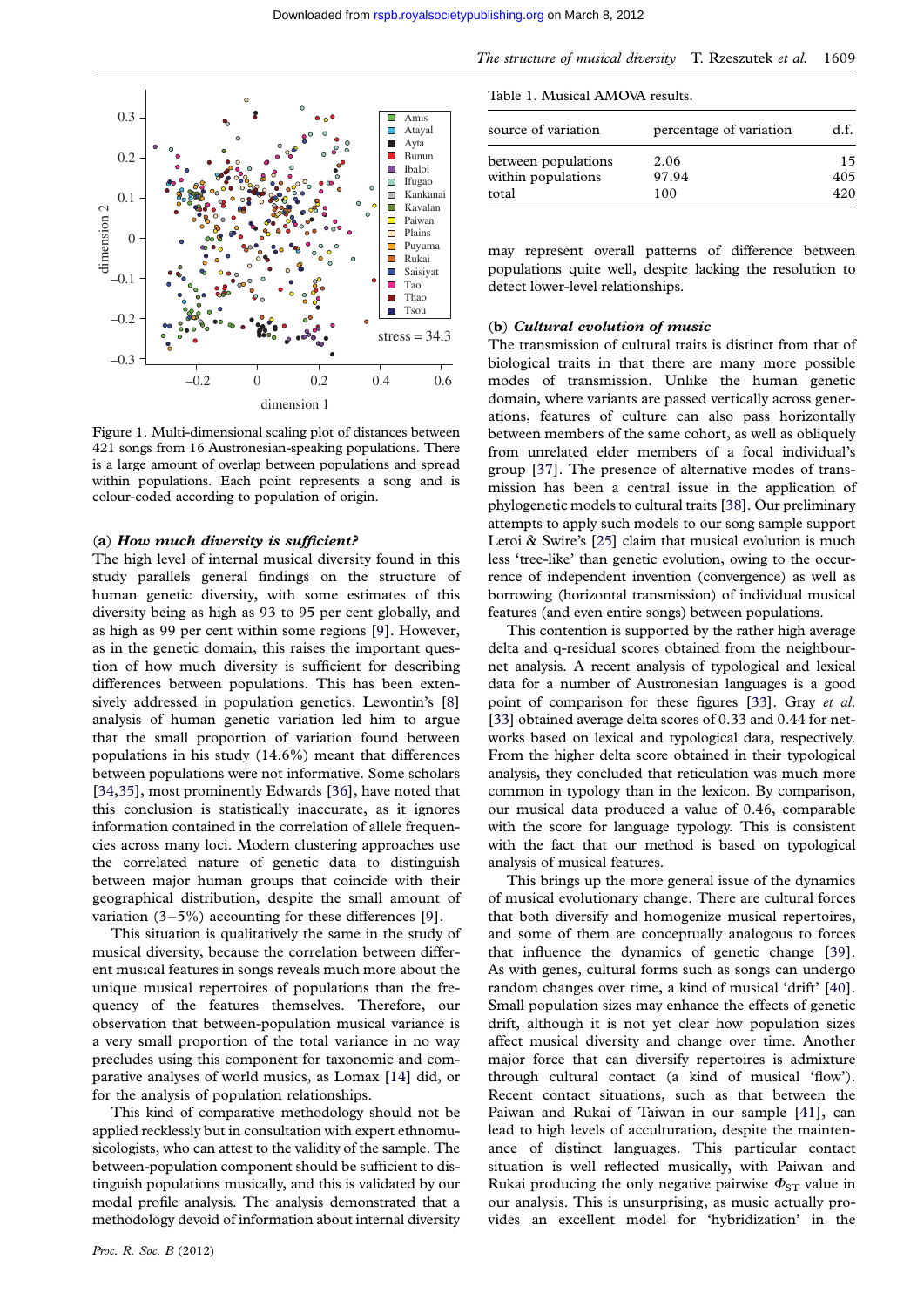<span id="page-5-0"></span>



Figure 2. A neighbour-net plot of population-level musical divergence between 16 Austronesian-speaking populations based on pairwise  $\Phi_{ST}$  from an AMOVA analysis of 421 traditional group songs. This plot shows a high degree of reticulation in the dataset, indicating the presence of borrowing and/or convergence (average delta score: 0.46; q-residual score: 0.27).

cultural domain, because it is composed of a series of modular components (mainly pitch and rhythm) that can undergo 'syncretisms' or blendings of features. A good example of this is found in African-American music, which contains a novel fusion of European tonal features and African rhythmic features [\[42](#page-7-0)]. Other cultural forces that can affect the frequency of cultural variants within and between populations include convergence, borrowing, innovation, conformity, extinction and replacement (e.g. through imposition, as in situations of conquest or economic globalization).

One means by which musical repertoires diversify internally is through a fissioning into an increasing numbers of genres or functional song types, a universal feature of musical repertoires. A classic example of genre-based variation in song structure is found in Arom's work on the music of the Pygmies of the Central African Republic [\[43\]](#page-7-0), which qualitatively describes systematic differences in the musical features of songs performed in different social contexts, comprising roughly two dozen distinct musical genres (e.g. music for the hunting of elephants, music for the birth of twins). This is the same as for our Austronesian musical sample, with genres such as wedding songs and headhunting songs appearing in the repertoires of multiple populations. Unfortunately, the limited number of songs in the current study prevented us from doing any sort of meaningful genre-level analysis. It is plausible that some genres of song are less malleable or prone to borrowing, which could affect our results. Given a larger, more comprehensive dataset, the AMOVA approach could be used to explore how variability in genres is structured within and between populations.

Our work on the cultural evolution of music has important limitations, especially as related to our use of archival material. The reliance of our work on archival recordings highlights the difficulty in sampling the musical variation of indigenous populations in the modern age. One concern for the current work is that the kinds of songs represented in the archives that we used did not cover all of the genres of a population's musical

repertoire owing to ascertainment bias. This, however, does not negate our major finding, as the inclusion of unrecorded music of other genres in our analyses would be most likely to have increased, not reduced, the internal diversity of the musical repertoires.

Archival recordings are essential in a world where globalization and the associated expansion of Western culture threaten to extinguish much of the rich cultural diversity seen in human populations across the globe [[44](#page-7-0)]. This decline is reflected in the sheer proportion of living languages classified as vulnerable, endangered or critical, which is at least 27 per cent, according to a conservative recent analysis [[45](#page-7-0)]. The dominant influence of Western music has led to non-traditional (Western) musical features being incorporated into indigenous musical repertoires through a kind of imposed hybridization. Archival recordings reduce the potential of encountering this form of unwanted admixture but are problematic in other ways.

In addition to the possible sampling bias discussed above, some archival recordings may be poorly documented, misclassified, non-traditional or of poor recording quality. We were fortunate enough to work with a very well-documented archive and to have received advice from an ethnomusicologist with expertise in the traditional musics of the Taiwan aborigines. This kind of work may be substantially more difficult in regions with less organized archives and where ethnomusicological expertise on these traditional musics is lacking. Despite the inherent difficulty in doing this kind of work, the task of characterizing and comparing worldwide musical diversity, as other scholars have performed with languages [\[4\]](#page-6-0), is an extremely important endeavour, not least considering the current rapid rate of cultural extinction [[45](#page-7-0)].

## (c) How do these results relate to linguistic variation?

The neighbour-net diagram of population relationships for these tribes differs from the pattern expected based on analyses of the Austronesian languages [\[6](#page-6-0),[46](#page-7-0)]. In particular, we do not see a strong musical division between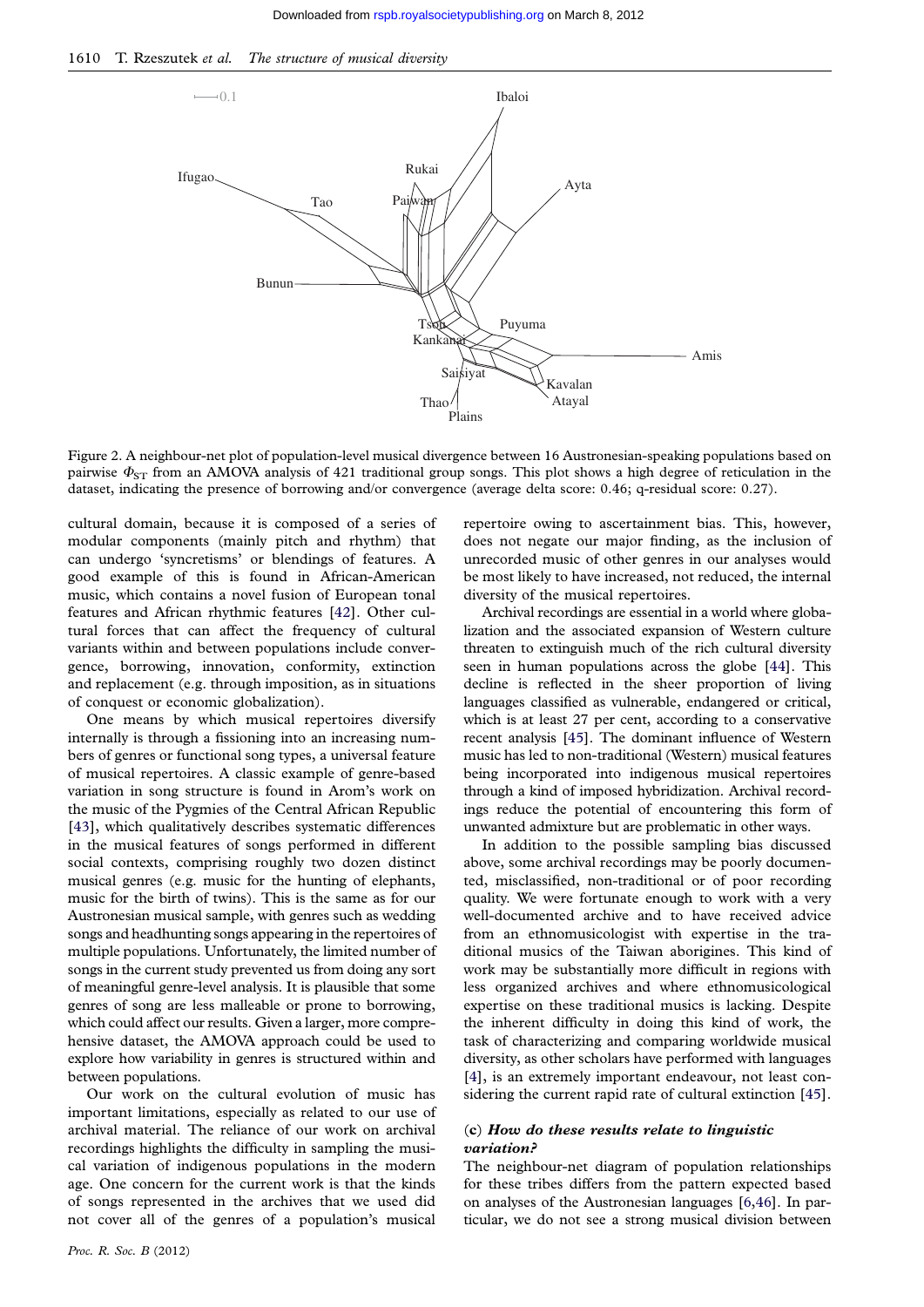<span id="page-6-0"></span>populations speaking Formosan languages (spoken exclusively in mainland Taiwan) and Western Malayo-Polynesian languages, spoken by populations on Orchid Island and in the northern Philippines. Instead, we see the Luzon tribes being interspersed with several of the southern Taiwanese tribes, in particular the Paiwan and Rukai.Moreover, these latter two tribes show far more relatedness to one another musically than is predicted based on linguistic analyses [6]. Therefore, the musical relationships among these tribes might be quite different than those based on language, regardless of the low proportion of between-population diversity found in the musical data. While the dynamics of musical evolutionary change are still poorly understood, it is possible that music is revealing different facets of population history than language.

## (d) How generalizable are these results to other aspects of culture?

Many useful parallels have been drawn between cultural and biological evolution [[47](#page-7-0)], but the forces shaping cultural diversity can differ markedly from those that drive the structure of genetic diversity [[48](#page-7-0)]. For example, some have argued that cultural variants will necessarily always display less intra-population variation than will genetic variants [11]. Language is one of the best-cited examples of a cultural trait that is mostly variable between speech communities (rather than within), owing to strong constraints that ensure that members of a speech community can communicate with one another [10].

The relative strength of processes that reduce internal diversity and those that increase it is likely to differ across cultural domains. It is plausible that music, for example, may be subject to lesser constraints than a system like language, and that innovation in this domain may be more highly valued in some cultures. The current work only covers musical variation in a small number of populations within the same language family. Populations in other regions of the world may have much more homogeneous musical repertoires. However, our results demonstrate that a high degree of internal heterogeneity in a population's musical repertoire is a possibility, at least in some cases.

## 5. CONCLUSION

While the present-day structure of human genetic diversity has been rigorously quantified, we lack the same kind of quantitative information for most aspects of culture. The AMOVA framework provides cross-cultural researchers with a means of quantifying variability for a number of cultural forms, and of exploring the forces responsible for balancing diversity and conformity. The current work is by no means intended as a comprehensive sampling of worldwide musical diversity, and indeed the partitioning of musical variance may differ substantially in other regions of the world. We do, however, present a crucial tool that can be applied to many other aspects of culture—a tool that may be useful for the study of human migrations and associated histories of cultural contact.

This work was supported by a grant to S.B. from the Social Sciences and Humanities Research Council of Canada, and by an Amherst College Roland Wood Fellowship to P.E.S. We thank Yingfen Wang for providing expert ethnomusicological assessments of the aboriginal Taiwanese musics. We thank Tom Currie and two anonymous reviewers for helpful comments on earlier versions of this manuscript. We also thank Jean Trejaut and Victor Grauer for advice and support while conducting this research, as well as Michel Belyk for advice on programming.

#### REFERENCES

- 1 Lewis, M. (ed.) 2009 Ethnologue: languages of the world, 16th edn. Dallas, TX: SIL International.
- 2 Murdock, G. 1967 Ethnographic atlas: a summary. Eth-nology 6, 109-236. [\(doi:10.2307/3772751](http://dx.doi.org/10.2307/3772751))
- 3 Haspelmath, M., Dryer, M., Gil, D. & Comrie, B. (eds) 2005 The world atlas of language structures. Oxford, UK: Oxford University Press.
- 4 Greenhill, S. J., Blust, R. & Gray, R. D. 2008 The Austronesian basic vocabulary database: from bioinformatics to lexomics. Evol. Bioinform. 4, 271-283.
- 5 Currie, T. E., Greenhill, S. J., Gray, R. D., Hasegawa, T. & Mace, R. 2010 Rise and fall of political complexity in island south-east Asia and the Pacific. Nature 467, 801 –804. ([doi:10.1038/nature09461](http://dx.doi.org/10.1038/nature09461))
- 6 Gray, R. D., Drummond, A. J. & Greenhill, S. J. 2009 Language phylogenies reveal expansion pulses and pauses in Pacific settlement. Science 323, 479 –483. ([doi:10.1126/science.1166858](http://dx.doi.org/10.1126/science.1166858))
- 7 Reesink, G., Singer, R. & Dunn, M. 2009 Explaining the linguistic diversity of Sahul using population models.PLoS Biol. 7, e1000241. ([doi:10.1371/journal.pbio.1000241](http://dx.doi.org/10.1371/journal.pbio.1000241))
- 8 Lewontin, R. C. 1972 The apportionment of human diversity. In Evolutionary biology (eds T. Dobzhansky, M. K. Hecht & W. C. Steer), pp. 391–398. New York, NY: Appleton-Century-Crofts.
- 9 Rosenberg, N., Pritchard, J. K., Weber, J. L., Cann, H. M., Kidd, K. K., Zhivotovsky, L. & Feldman, M. W. 2002 Genetic structure of human populations. Science 298, 2381–2385. [\(doi:10.1126/science.1078311\)](http://dx.doi.org/10.1126/science.1078311)
- 10 Newson, L., Richerson, P. J. & Boyd, R. 2007 Cultural evolution and the shaping of cultural diversity. In Handbook of cultural psychology (eds S. Kitayama & D. Cohen), pp. 454–476. New York, NY: Guildford Press.
- 11 Foley, R. & Mirazón Lahr, M. 2011 The evolution of the diversity of cultures. Phil. Trans. R. Soc. B 366, 1080-1087. [\(doi:10.1098/rstb.2010.0370](http://dx.doi.org/10.1098/rstb.2010.0370))
- 12 Bell, A. V., Richerson, P. J. & McElreath, R. 2009 Culture rather than genes provides greater scope for the evolution of large-scale human prosociality. Proc. Natl Acad. Sci. USA 106, 17 671-17 674. ([doi:10.1073/](http://dx.doi.org/10.1073/pnas.0903232106) [pnas.0903232106](http://dx.doi.org/10.1073/pnas.0903232106))
- 13 Nettl, B. 2000 An ethnomusicologist contemplates universals in musical sound and musical culture. In The origins of music (eds N. L. Wallin, B. Merker & S. Brown), pp. 463-472. Cambridge, MA: MIT Press.
- 14 Lomax, A. (ed.) 1968 Folk song style and culture. Washington, DC: American Association for the Advancement of Science.
- 15 Henry, E. 1976 The variety of music in a north Indian village: reassessing Cantometrics. Ethnomusicology 20, 49–66. [\(doi:10.2307/850820](http://dx.doi.org/10.2307/850820))
- 16 Goodale, E. & Podos, J. 2010 Persistence of song types in Darwin's finches, Geospiza fortis, over four decades. Biol. Lett. 6, 589–592. ([doi:10.1098/rsbl.2010.0165](http://dx.doi.org/10.1098/rsbl.2010.0165))
- 17 Podos, J. & Warren, P. S. 2007 The evolution of geographic variation in birdsong. Adv. Stud. Behav. 37, 403 –458. [\(doi:10.1016/S0065-3454\(07\)37009-5](http://dx.doi.org/10.1016/S0065-3454(07)37009-5))
- 18 Feld, S. 1984 Sound structure as social structure. Ethnomusicology 28, 383–409. [\(doi:10.2307/851232](http://dx.doi.org/10.2307/851232))
- 19 Excoffier, L., Smouse, P. & Quattro, J. 1992 Analysis of molecular variance inferred from metric distances among DNA haplotypes: application to human mitochondrial DNA restriction data. Genetics 131, 479–491.